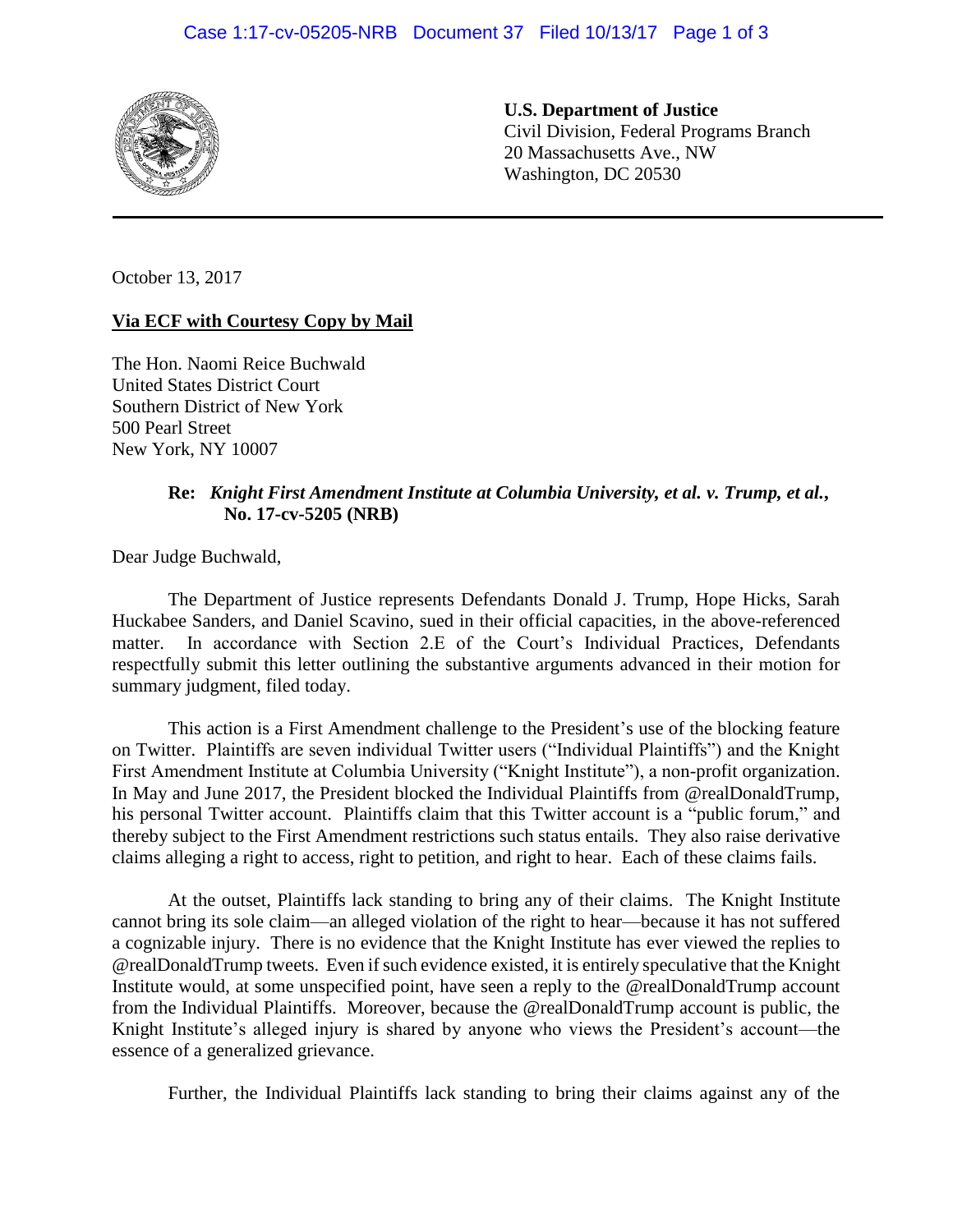Defendants. Plaintiffs lack standing with respect to Ms. Hicks, Ms. Sanders, and Mr. Scavino because none of their alleged injuries is fairly traceable to those Defendants. Plaintiffs claim that their alleged injuries stem from the blocking of the Individual Plaintiffs' Twitter accounts, and the facts show that the President himself blocked the Individual Plaintiffs. Plaintiffs also lack standing to bring claims against the President because any injury fairly traceable to him is not redressable. Plaintiffs have sued the President in his official capacity only, and they seek an order requiring him to unblock the Individual Plaintiffs' accounts. But the Court cannot enjoin the President's discretionary official conduct, nor issue a declaratory judgment regarding that conduct. *Mississippi v. Johnson*, 71 U.S. (4 Wall.) 475 (1867).

Turning to the merits, Plaintiffs' First Amendment claim fails for several reasons. As an initial matter, the President's decision to block the Individual Plaintiffs from the @realDonaldTrump account was not state action. The President blocked the Individual Plaintiffs from the Twitter account that he has personally used for more than eight years, long before he became president. The decisions he makes in managing that account, like many of the personal decisions he makes as president, are not an exercise of power conferred on him by federal law. As such, they are not state action and not subject to First Amendment scrutiny.

Even assuming that blocking the Individual Plaintiffs was state action, however, the President did not violate any of the Plaintiffs' First Amendment rights. Plaintiffs' principal claim is that the @realDonaldTrump account is a "public forum" and that the President accordingly is prohibited from making viewpoint-based distinctions in managing his account. But the @realDonaldTrump account is a channel for the President's speech, not a forum for the private speech of others. As such, if the President's management of the account is state action, then it is government speech. In blocking the Individual Plaintiffs, the President made decisions about the information he wishes to consume on Twitter and the users with whom he wants to interact. Those expressive choices are permissible government speech, and indeed, public officials make them in a variety of settings other than Twitter.

In any event, the @realDonaldTrump is not a "forum" for First Amendment purposes. First, it is not government property from which private parties can speak. The President speaks from the @realDonaldTrump account, but private parties do not. Rather, they speak from their own accounts, and Twitter then chooses how to structure the conversations that ensue on its private platform. Second, forum analysis is inapplicable here because it is incompatible with the intended purpose of the @realDonaldTrump account. The government has taken no steps to convert the account, which the President created as a private citizen in 2009, into a forum for private speakers. Accordingly, the account cannot be viewed through the lens of the public forum doctrine.

Plaintiffs' follow-on First Amendment claims similarly lack merit. First, Plaintiffs have alleged a violation of the Individual Plaintiffs' right to petition the government, but that claim fails for the same reasons as their speech claims. The Individual Plaintiffs have not been denied access to a forum the government established to resolve disputes, and the First Amendment does not require the President to listen to them on Twitter. Second, there is no First Amendment right to follow the @realDonaldTrump account. Even if there were, that right has not been abridged

2